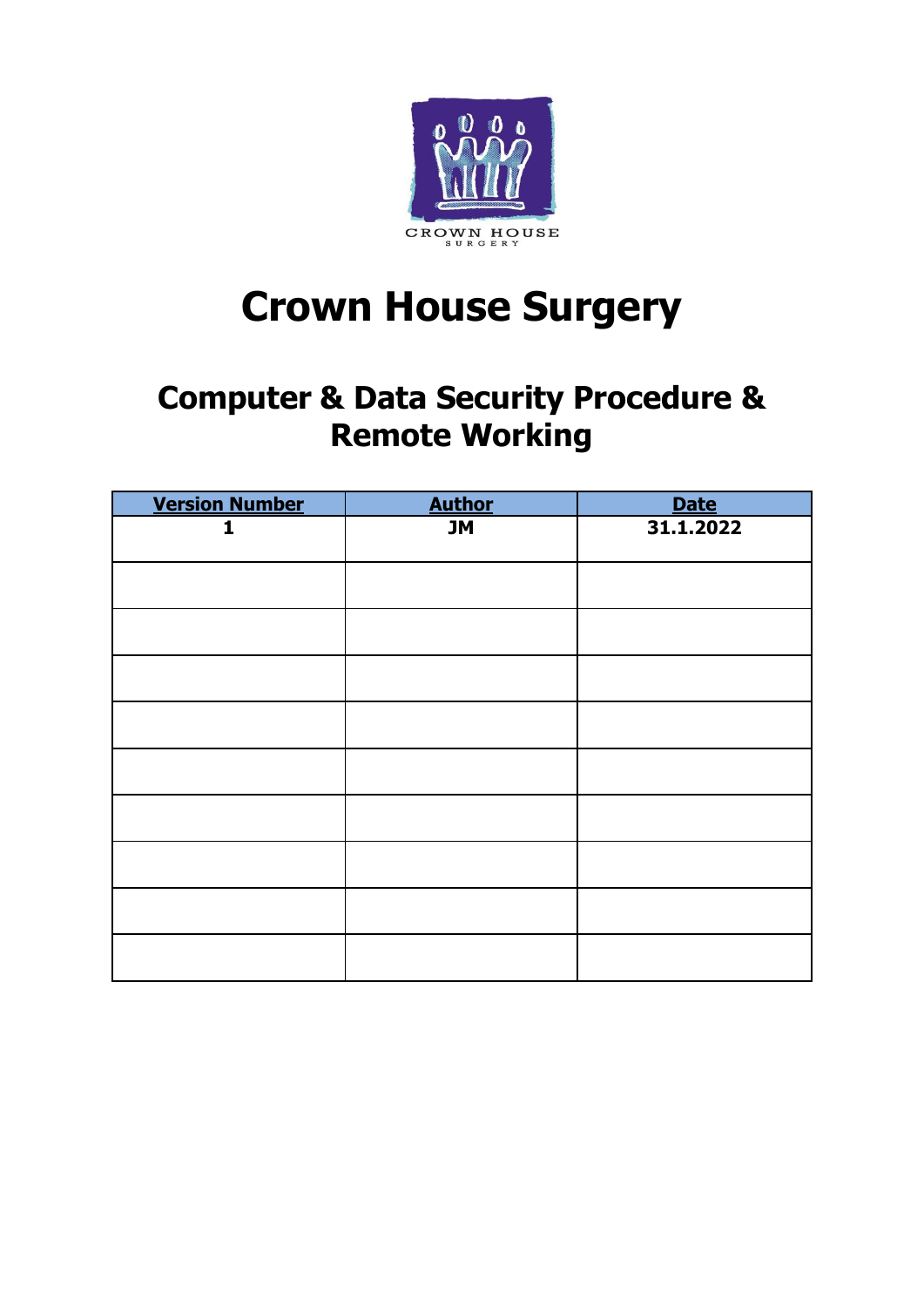#### **INTRODUCTION**

The purpose of this procedure is to define the arrangements and responsibilities for the physical security of computer hardware. It also sets out the basis on which software additions may be made to individual PCs, the system or the network.

There are also a number of precautions to be taken to protect the physical security of computers. These precautions depend on the situation. Different precautions need to be taken for computers used away from the workplace and for laptops used in a variety of locations.

In view of the accidental releases of personal data from a variety of Government organisations it is generally recognised that the risk involved in transporting data "off site" is far greater than the risk of accidental destruction or loss whilst the information is on the premises:

- Patient identifiable information is secure
- Data transfer methods are secure
- That remedial action is being taken if these two issues are weak

In addition:

- Personal identifiable information is not to be stored on removable devices such as CDs, memory-sticks and external hard-drives etc. unless it is encrypted
- Data is not to be downloaded or stored on portable media such as laptops, mobile phones, PDAs etc. unless it is encrypted
- Personal identifiable information is not to be stored on PC equipment in non-secure areas unless it is encrypted.

These requirements apply to all public sector organisations.

Given the complexity of adequate encryption tools, the above requirements will be enforced within the practice pending further instructions.

#### **STORAGE AND BACKUP**

Any data stored on a computer hard drive is vulnerable to the following:

- Loss due to a computer virus.
- Physical loss or damage of the computer, for example:
	- o Theft
	- o Water damage
	- o Fire or physical destruction
	- o Faulty components
	- o Software

Data over than that held within the clinical system is held on a Windows Server 2016 Virtual Machine hosted by an ESX hypervisor on Dell T330 Server hardware. Personal data is held in individual named folders mapped individually to each named user as a home drive; shared data is held in a shared folder accessible to practice staff only.

In particular, there is a risk of breach of confidentiality where a computer is stolen or otherwise falls into unauthorised hands.

The following precautions should be taken:

• Servers should not be used as regular workstations for any application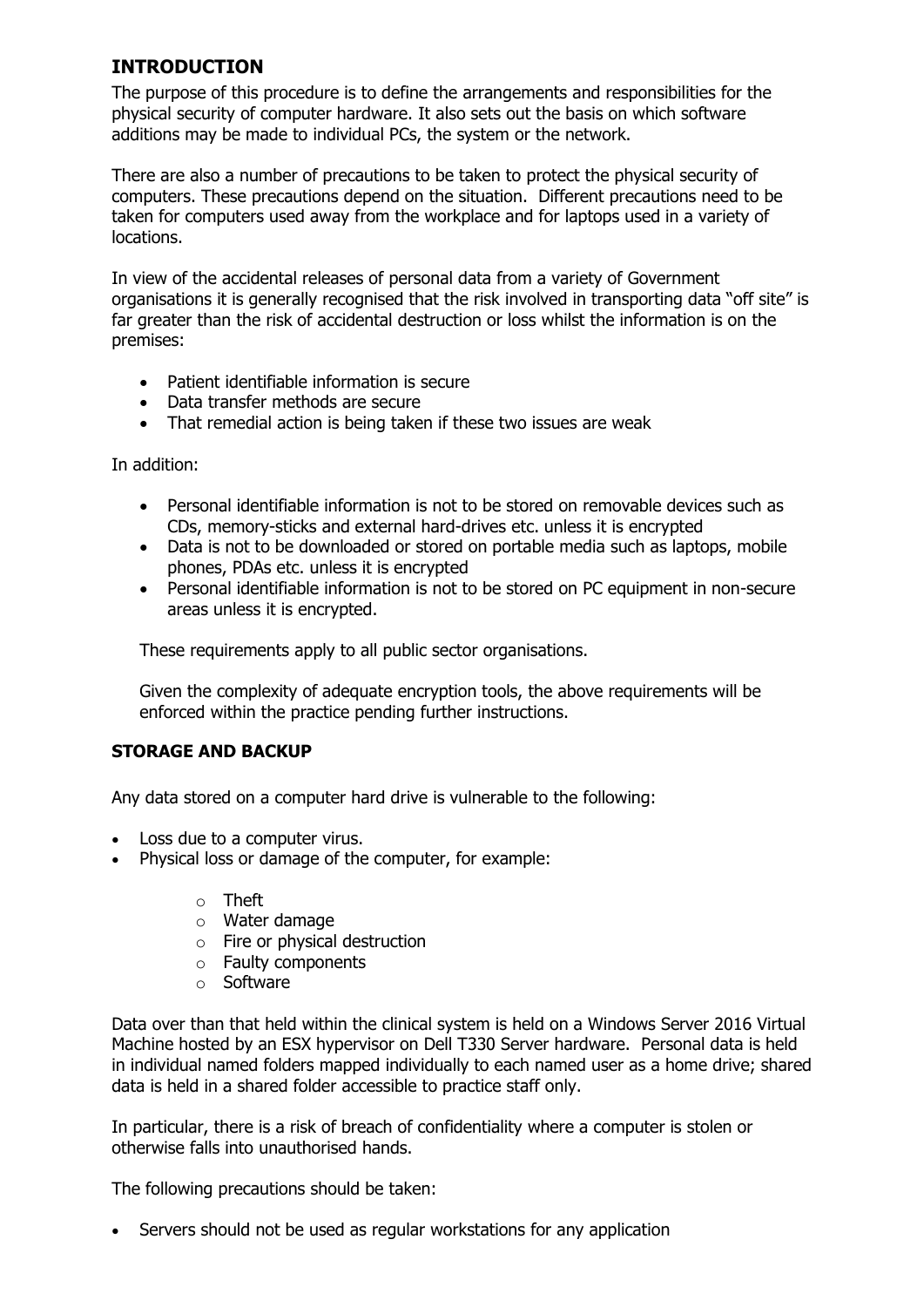- Access to servers will be authorised and all server access will be recorded in a dedicated logbook – a locked security system will be used to protect the server – this information is held by the building management, CHP
- Use a shared drive on a networked server for all data wherever possible
- The practice's IT support is responsible for the procedure for daily backups of the server & full backups, a copy of these logs can be obtained by contacting the IT helpdesk.
- No patient data will be stored on a PC or other equipment in non-secure areas
- Servers should be sited away from risk of accidental knocking, spillage of drinks, leaking pipes, overheating due to radiators and be inaccessible to the public
- Where a PC is standalone, ensure that the hard drive is backed up regularly and any confidential data is password protected
- For immediate recovery of files and folders, Shadow Copies are enabled on the site server allowing recovery through the Previous Versions feature.

In the event that clinical or non clinical data restoration is required, contact the IT support desk on 0114 3051030 for guidance.

# **USE OF ONLINE CONSULTATION/VIDEO-CONFERENCING SOFTWARE (INC. MS TEAMS)**

Video sharing/conferencing apps such as Skype, Whatsapp, AccuRx or Microsoft Teams can be used for private 1:1 chats and group chats without the need to create a team. Any instant messages (IMs) received by a user whilst offline will be available next time that user goes online.

Conversation history and chats remain, even after closing the application. Users must not share sensitive information within a chat unless it is intended for all invited participants. Invited participants will be able to read the chat even if they do not join the meeting, or if they have already been disconnected. Use a separate email or Teams chat for private conversations amongst a sub-group of colleagues.

To ensure we keep Personal Confidential Data (PCD) secure however, we need your assistance so that Teams is used correctly, both safely and securely. Therefore you MUST adhere to the following:

# **MINIMISE THE USE OF PCD (PERSONAL CONFIDENTIAL DATA).**

- Only send PCD via instant message where absolutely necessary, use NHSMail to NHSMail (nhs.net) in the first instance.
- If it is essential to send PCD via Teams, then it must only be sent in an encrypted and password protected attachment from a CCG device.
- However, PCD can be safely verbally disclosed during video and voice conferences, but
- PCD should NOT be openly used if the Teams meeting is being recorded

#### **IF YOU CHOOSE TO ACCESS ON PERSONAL DEVICES THEN ENSURE THE DEVICE MEETS THE FOLLOWING CRITERIA**

- Device is encrypted
- Device is fully security updated (Patched)
- Device requires authentication (i.e. 6 Digit PIN, Complex Password, Fingerprint, FaceID)

# **BULK DATA EXTRACTIONS**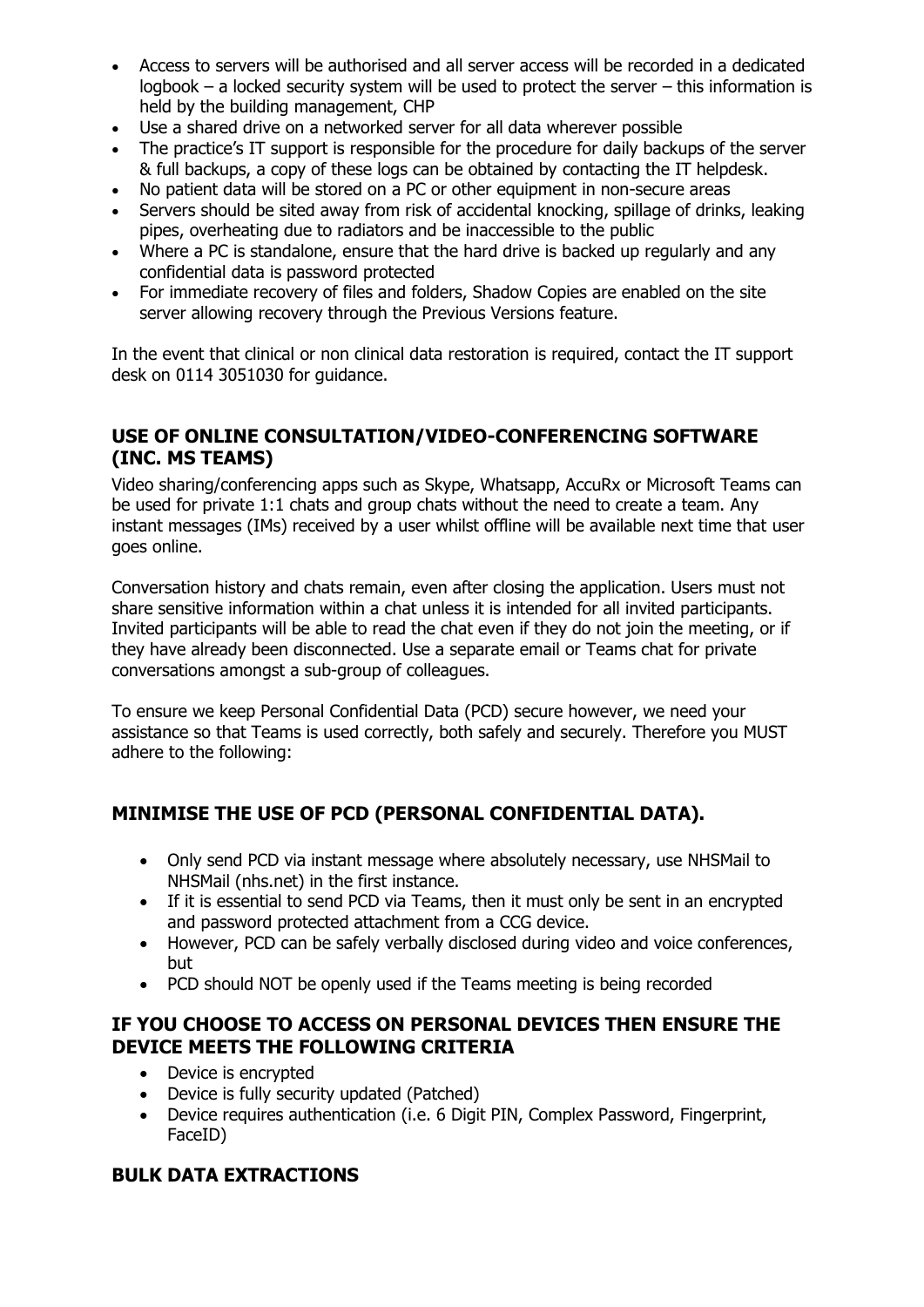No bulk extracts or manipulation of data or coding is permitted other than with the prior permission of Dr Michael Bazlinton, Information Governance Lead.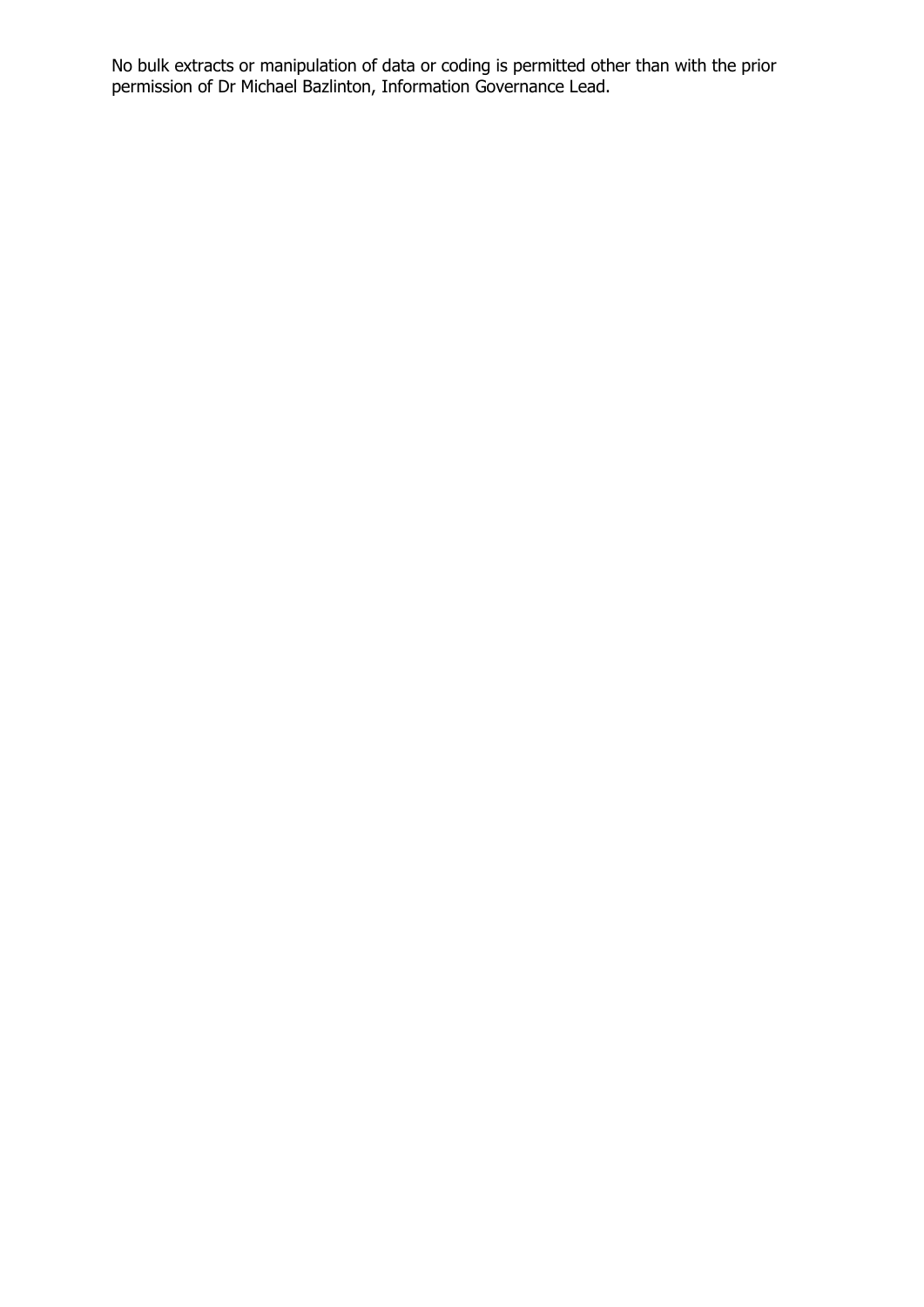#### **PROTECTION AGAINST VIRUSES**

Data is vulnerable to loss or corruption caused by viruses. Viruses may be introduced from CDROM/DVDROM, other storage media and by direct links via e-mail and web browsing.

The following precautions will be taken:

- Virus protection software will be installed on ALL computer equipment
- There will be a documented procedure for anti-virus software version control and update
- Automatic or pre-programmed updates will be used wherever possible
- A clear procedure will be followed via instruction from the IT helpdesk with any viruses found
- Software installation will be in accordance with this protocol and only authorised licensed software is to be installed on the organisation's equipment
- The Computer, Internet and Email Policy will contain specific instructions on downloads, attachments and unknown senders etc.
- Ensure that preview panes in email software are not open when sending/receiving mail
- Physical restrictions e.g. drive locks / disable drives will be used where appropriate
- All staff will be made aware of data security issues in all IT-related protocols and procedures
- Data security will be mentioned in the practice's disciplinary policy

#### **INSTALLATION OF SOFTWARE**

Software purchases will be authorised by Dr Michael Bazlinton, Information Governance Officer. Jennifer Mimms, Practice Business & Quality Manager will supervise the loading of the software onto the system or individual PCs in accordance with the software licence.

Staff are prohibited from installing or upgrading personal or purchased software without the permission of the Jennifer Mimms.

Staff are prohibited from downloading software, upgrades or add-ins from the internet without the permission of Jennifer Mimms.

Staff are permitted to receive and open files received in the normal course of business providing they have been received and virus scanned through the standard virus software installed by the clinical system supplier.

#### **HARDWARE**

Staff and contractors are not permitted to introduce or otherwise use any hardware or removable storage devices into the practice other than that which has been provided, or pre-approved, by the practice.

Jennifer Mimms is responsible for ensuring that the practice has adequate supplies of removable storage media of a type approved for use in the practice. The use of removable storage media is by authorised staff only.

Removable storage media (including CDs and other similar temporary items) which are no longer required must be stored securely for destruction along with other PC equipment. Jennifer Mimms will be responsible for the secure storage of these items.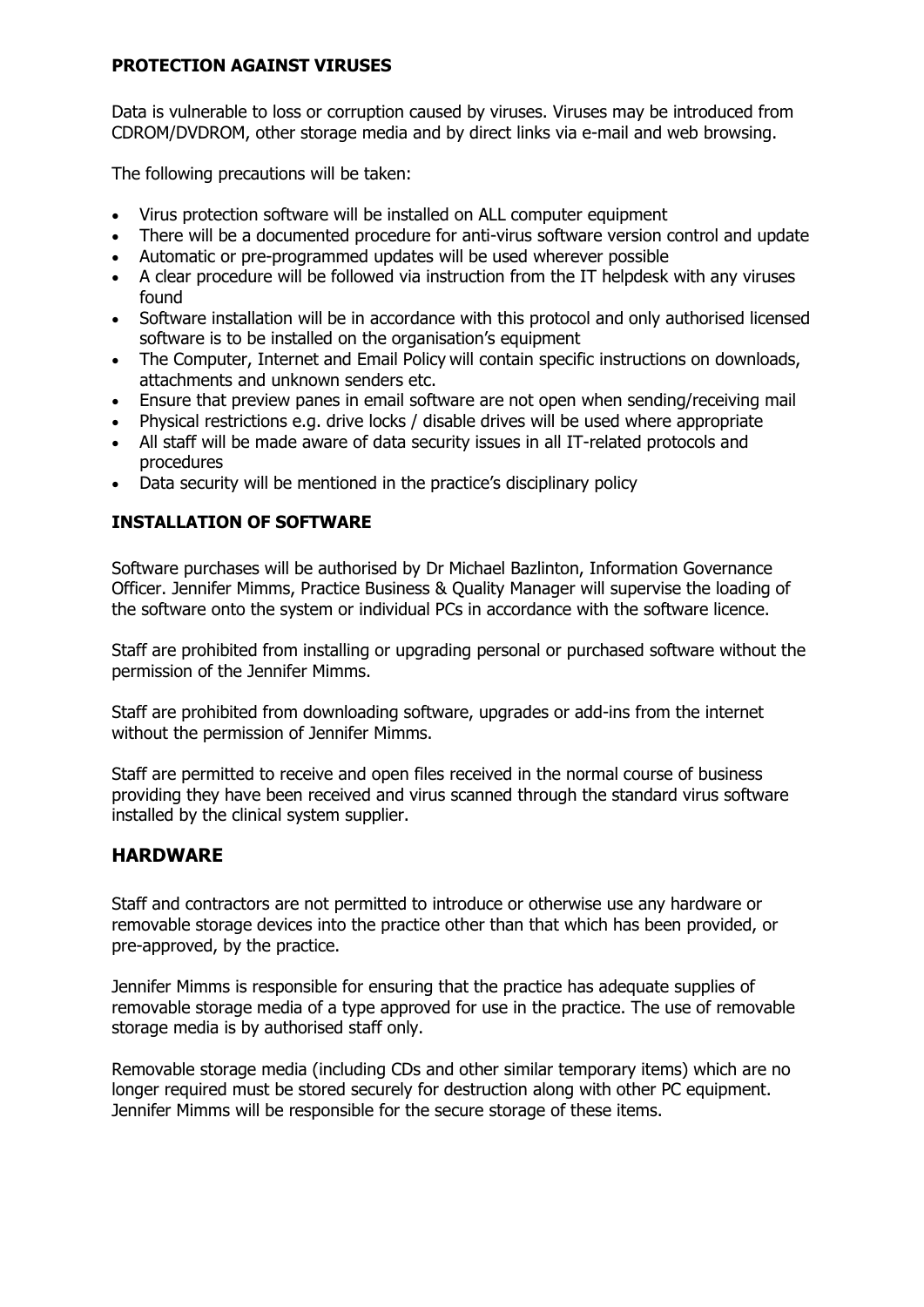#### **PROTECTION AGAINST PHYSICAL HAZARDS**

#### **WATER**

- Check that the PC or server are not at risk of pipes and radiators which, if damaged, could allow water onto the equipment
- Do not place PCs/Laptops near to taps/ sinks
- Do not place PCs/Laptops close to windows subject to condensation and water collection on windowsills
- Ensure that the PC/Laptop is not kept in a damp or steamy environment

# **FIRE AND HEAT**

- Computers generate quite a bit of heat and should be used in a well-ventilated environment. Overheating can cause malfunction, as well as creating a fire hazard
- Try to place the PC/Laptop away from direct sunlight and as far as possible from radiators or other sources of heat
- Normal health and safety protection of the building against fire, such as smoke alarms and  $CO<sub>2</sub>$  fire extinguishers should be sufficient for computers
- Have the wiring and plugs checked annually
- Ensure that ventilators on PCs/Laptops are kept clear
- Do not stack paper on or near PCs/Laptops

# **ENVIRONMENTAL HAZARDS**

Computers are vulnerable to malfunction due to poor air quality, dust, smoke, humidity and grease. A normal working environment should not affect safe running of the computer, but if any of the above are present consider having an air filter. Ensure that the environment is generally clean and free from dust.

#### **POWER SUPPLY**

In the event of the premises becoming unusable, a pre-tested 'IT disaster recovery procedure' needs to ensure that systems can be run off site, including replacement hardware.

#### **PROTECTION AGAINST THEFT OR VANDALISM VIA ACCESS TO THE BUILDING**

In addition, the following precautions should be considered to protect the building, such as:

- Burglar alarm with intruder monitor in each room
- Smart Cards must not be kept in the computer either overnight or when the room is not being used
- Locks on all downstairs windows
- Appropriate locks or keypad access only, on all doors
- All patient area rooms should be locked when not in use even if it is for just a few minutes.
- Seal off separate areas of the building e.g. reception area should have shutters and a lockable door and all separate rooms should be locked when the building is unoccupied
- Where the building is not fully occupied e.g. during out of hours clinics, only the required rooms and corridors should be accessible to the public e.g. administration areas and consulting rooms not in use to be kept locked
- Ensure there is a clear responsibility for locking the doors and securing the building when unoccupied
- Ensure any keys stored on site are not in an obvious place and any instructions regarding key locations or keypad codes are not easily accessible
- Have a procedure for dealing with unauthorised access during opening hours
- Ensure keypad codes and alarm codes are changed regularly (monthly) especially after staff leave employment
- Ensure that there is appropriate insurance cover where applicable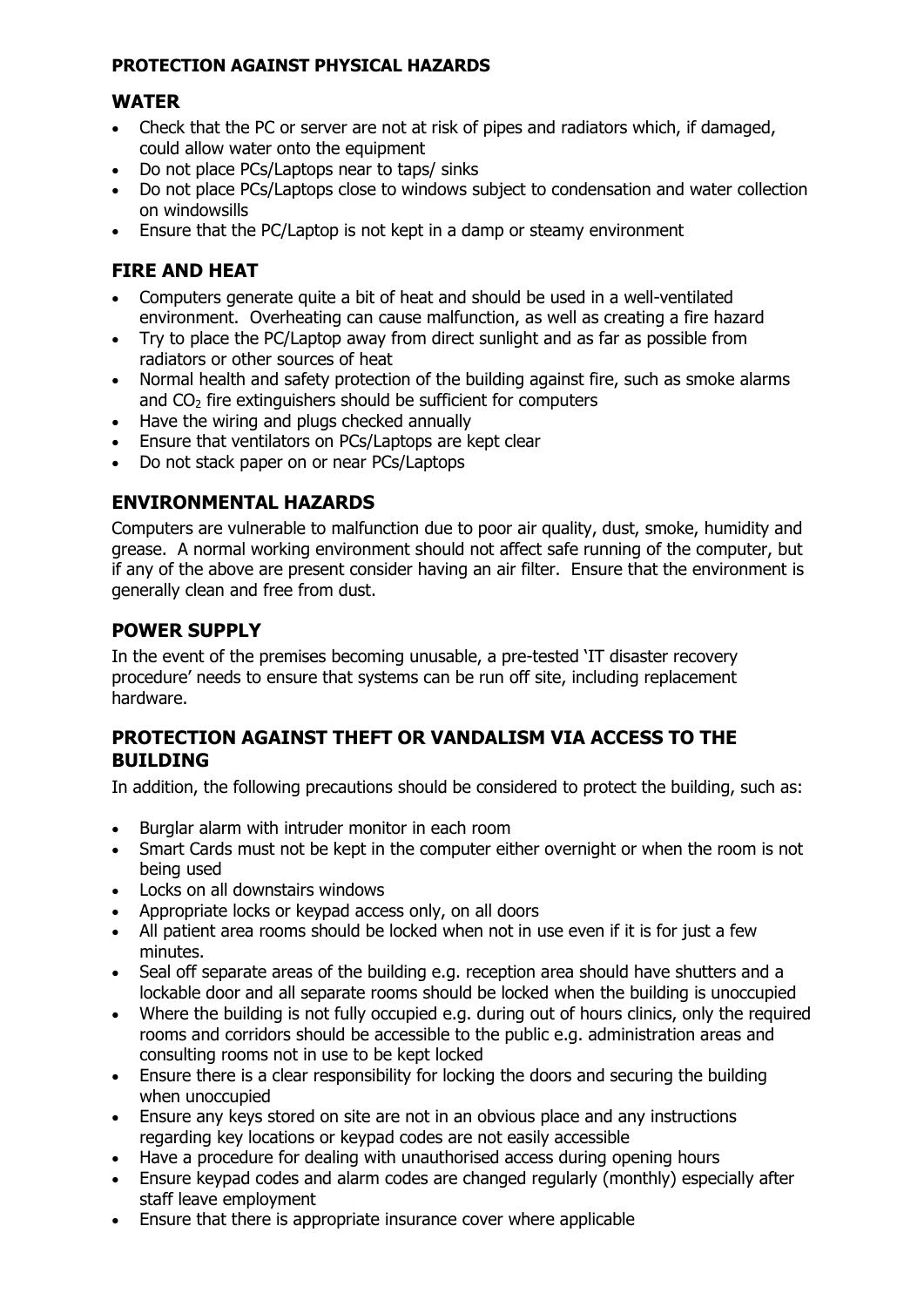- Use bolt-down security server cages
- Do not store patient identifiable information on PC equipment which is not contained in a secure area
- Maintain a separate record of hardware and software specifications of every PC in the building
- Specific precautions relating to IT hardware are:
	- o Use security locks to fix laptops to desks to prevent easy removal
	- o Locate PCs/Laptops as far away from windows as possible
	- $\circ$  Have an asset register for all computer equipment, which includes serial numbers
	- o Ensure every PC is password protected

#### **MOBILE COMPUTING**

Particular precautions need to be taken with portable devices, both when they are used on site and when taken offsite.

#### On-site

Laptops and any other portable devices are more vulnerable than PCs, because they are easier to pick up and remove and therefore more desirable to the opportunist thief. It is also less likely, in some circumstances, that their loss will be noticed immediately. However, because of their size, it is possible to provide extra protection:

- When the device is not in use, it should be stored in a secure location
- Where it is left on the premises overnight, it should be stored in a locked cupboard, drawer or secured with a laptop cable lock
- Where the device is shared, have a mechanism for recording who is responsible for it at any particular time
- Patient or personal identifiable information should not be contained on laptops or other portable devices or removable storage devices
- Password protection

# **IN TRANSIT**

Computers should not be left unattended in cars. Where this is unavoidable, ensure that the car is locked and the computer is out of site in the boot or at least covered up if there is not a boot.

The responsible staff member should take the device with them if leaving the vehicle for any length of time.

# **USE IN A PUBLIC PLACE**

- The device should remain with the member of staff at all times
- Care should be taken when using the device that confidential data cannot be overlooked by members of the public e.g. on public transport

#### **USE IN A PATIENT'S HOME**

- The device should have a password protected screen saver
- The device should remain with the member of staff at all times
- Care should be taken that confidential data cannot be seen by other members of the family / carers

# **USE ON OTHER PREMISES (E.G. OUTREACH CLINIC)**

- The device should remain with the member of staff at all times
- When the device is not in use it should be stored in a secure location
- Where it is left on the premises overnight, it should be stored in a locked cupboard, drawer or secured with a laptop cable lock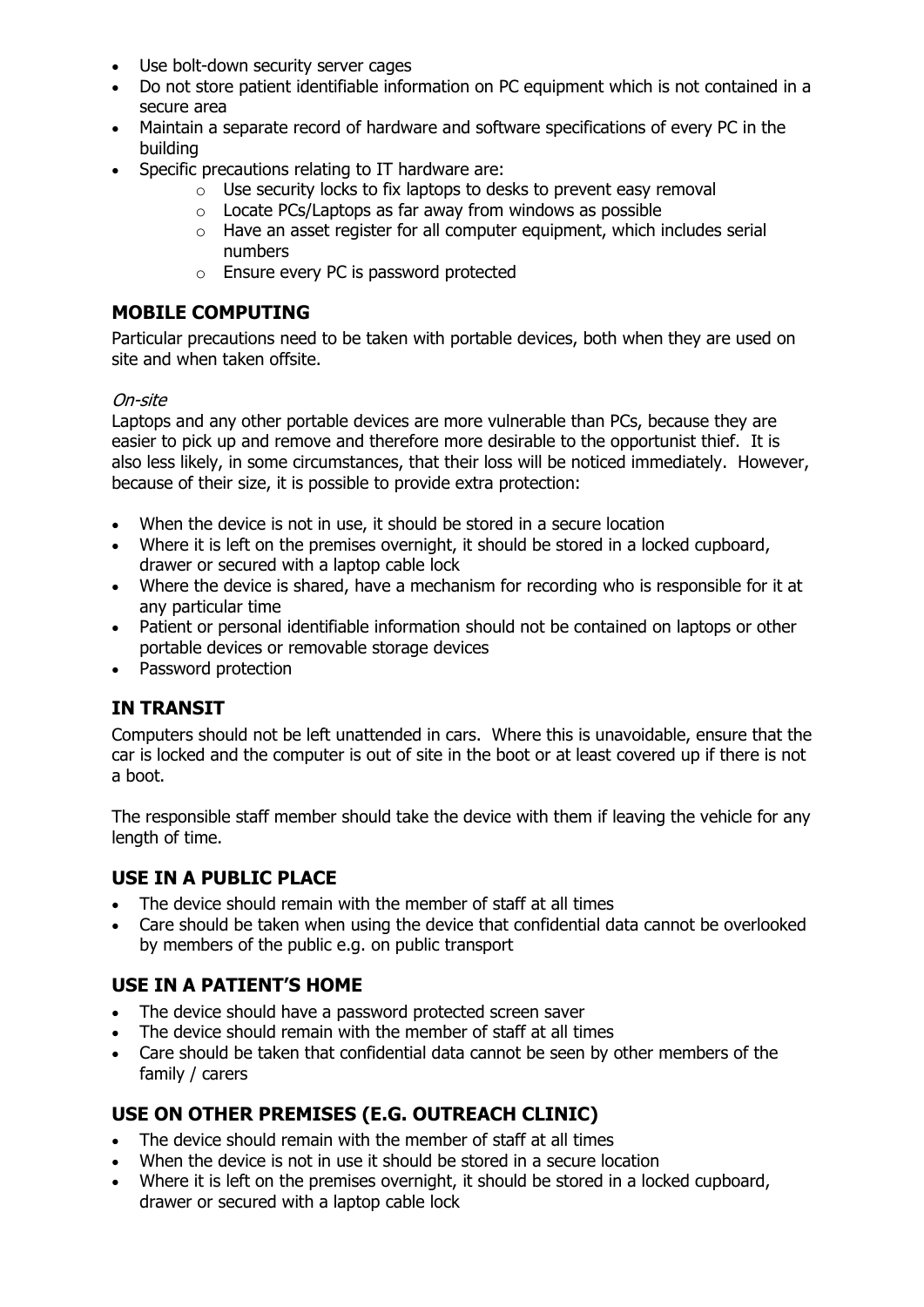#### **SMART CARDS**

Where access to the clinical or other systems is to be controlled via the issue of a smart card the following will apply:

- Smart cards are issued to an individual on a named basis and are for the use of that person only
- The access level relating to an individual is personal and must not be shared or otherwise made accessible to another member of staff
- The smart card is to be kept under the personal control of the individual to whom it has been issued at all times and must not be left inserted into a smart card reader when the individual is not present
- The smart card will normally be held on a neck cord or other similar device to ensure that it remains with the owner
- On leaving a terminal the smart card is to be removed **on every occasion**
- Staff members to ensure smart cards are left overnight in a secure/locked drawer/cabinet or taken home with them & stored responsibly
- Staff members leaving their cards at home will be required to go and collect them
- Staff members sharing smart cards on more than one occasion will be considered for disciplinary action in accordance with the practice's disciplinary procedure. This would normally be after an informal warning
- Staff members must report the loss of a card to Jennifer Mimms as soon as it is known that the card is missing
- Smart cards will not normally be handed over between individuals. In the event of a staff member needing to relinquish a card (e.g. over a holiday period) then this will be passed back to the Practice, Business & Quality Manager or nominated person who will log the transfer and retain the card securely

#### **HOME WORKING**

#### **OVERVIEW**

In some instances, it may be appropriate for a member of staff to work at home. Careful consideration needs to be given to the following issues:

- Will the member of staff have dial-in access to the practice's systems?
- Will the member of staff be using the confidential data for work purposes or for the individual's own purposes (coursework, research etc)?
- Does the staff member require separate registration under the Data Protection Act?

Under no circumstances will patient or personal identifiable information be permitted to be removed from the premises in any format without the express permission of the data controller. Work at home is anticipated to relate to administration or non-personal information only.

Home Workers will be made fully aware of their Information Governance responsibilities. Appropriate forms must be completed to ensure that users understand the terms and conditions for the use of the media in question.

Assurances will also be sought when taking confidential information away from the practice in paper format. Home workers must ensure that such information will be kept secure and inaccessible to other family members or visitors to the household.

A log sheet will be used to identify individual items being taken out of and being returned to the practice.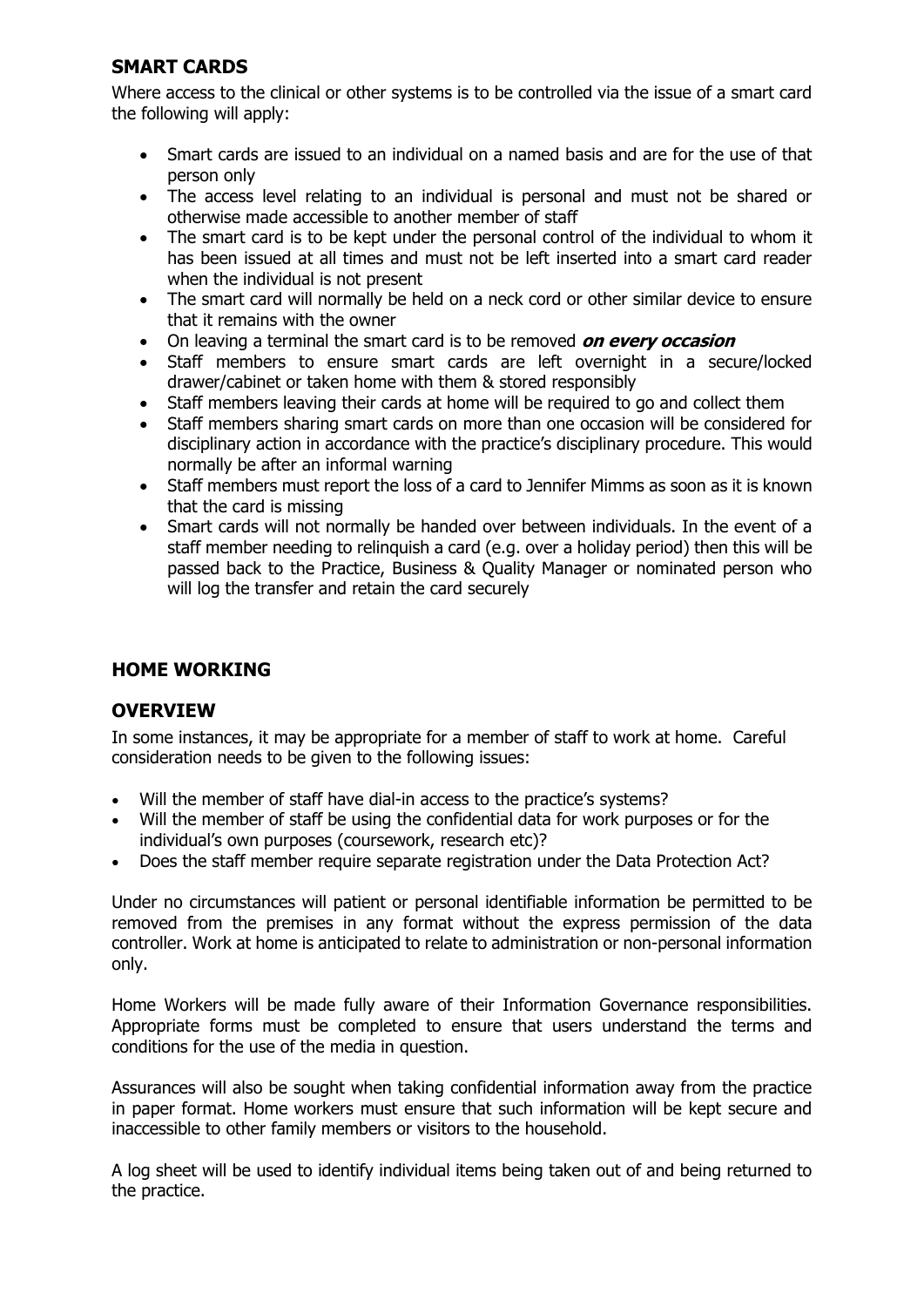#### **USING AN NHS ORGANISATION'S COMPUTER**

- Remote access to practice systems should be previously authorised by Jennifer Mimms
- Other family members or visitors to the employee's home are not permitted to use the computer nor have access to confidential data
- The device should have a password-protected screen saver
- Consider the physical security of the  $PC$  vulnerability to theft or unauthorised access
- Computer equipment should never be left unattended when logged in and switched on.
- Computer equipment must be kept in a secure place when not in use
- Ensure that up-to-date virus protection is in place and updated regularly
- Care should be taken that confidential data cannot be overseen by unauthorised third parties including other members of the family / visitors to the employee's home
- Ensure that other modems are not attached to the computer, as this invalidates the organisation's "code of connection" and places the system at risk
- Ensure proper disposal of printouts of confidential data generated at the employee's home
- Ensure the employee does not use the data for any purpose other than that authorised
- Ensure that no data is held on the computer hard drive where the employee has dial-in access
- Headphones must be worn when making & receiving phone calls through the laptop, via Surgery Connect, when other members of the household or visitors to the household are present
- Calls should must not be made or received when other members of the household or visitors to the household are present in the same room

#### **THE PRACTICE'S RESPONSIBILITIES**

The practice must ensure that the employee fully understands all their responsibilities with regard to confidential data. The employee must sign a written statement of the responsibilities they are undertaking towards the security of the data.

The practice must ensure that there are arrangements to clear employees' hard drives of any confidential data as soon as this becomes appropriate.

The practice must ensure that arrangements are in place for the confidential disposal of any paper waste generated at the employees' home.

The practice must maintain an up-to-date record of any data being processed / accessed at an employee's home and the purpose for which the employee is accessing the data. It is the employee's responsibility to use the data for the purpose intended and no other and they must be absolutely clear as to what that purpose is.

The practice must be clear as to when it is passing ownership of data to an individual (e.g. for project work or, research and development) and this should be authorised by the Caldicott Guardian / Data Controller. The individual may then need to be separately registered under the Data Protection Act 1998.